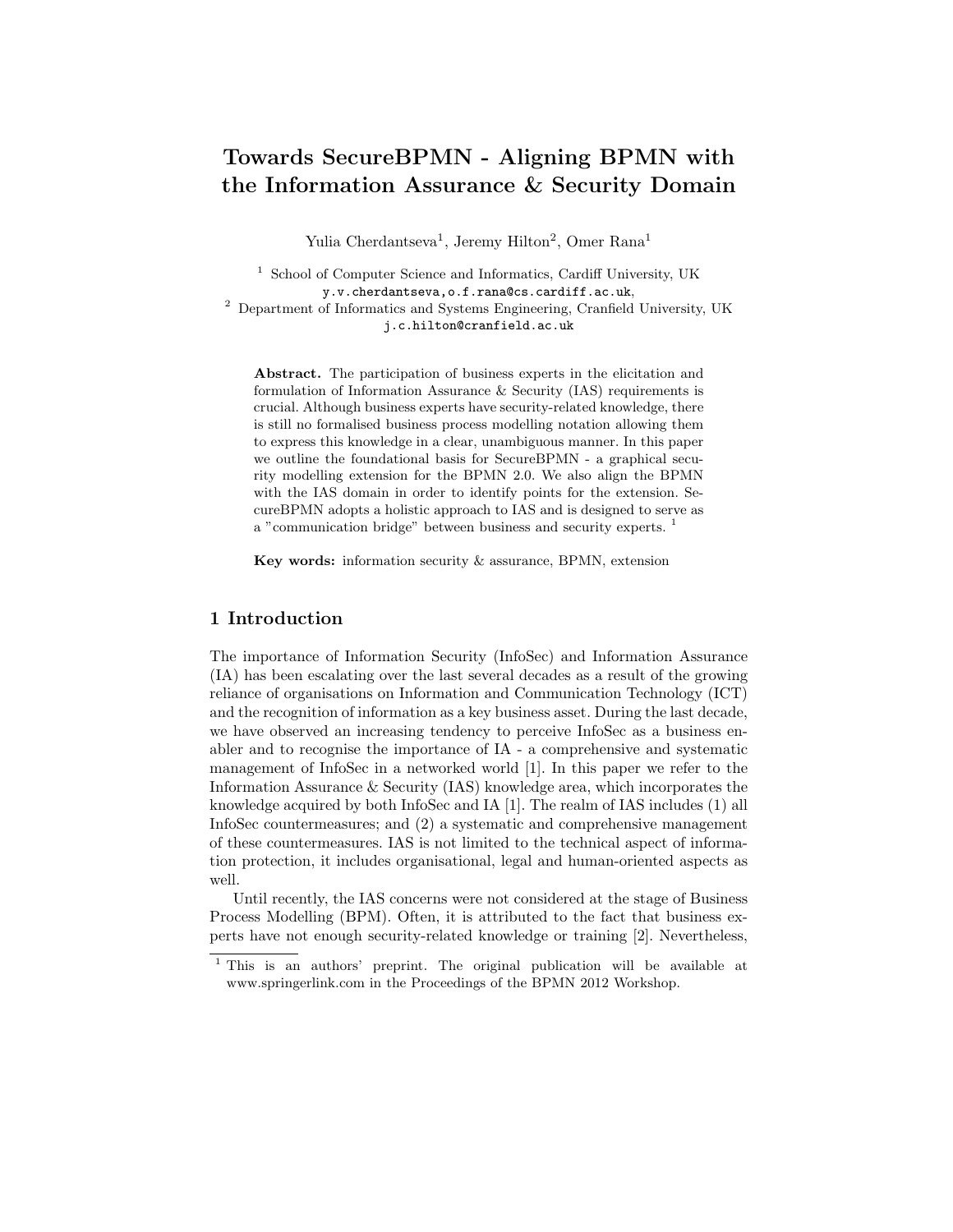the empirical studies show that business experts may express security needs at a high level of abstraction [3]. Business experts have knowledge essential for security design, e.g. knowledge about information levels of sensitivity, internal and external information sharing needs, and about legal and compliance IAS requirements (often sector-specific). Therefore, we see different reasons for the insufficient integration of security modelling into BPM. These are:

- the lack of commonly agreed understanding of the IAS domain;
- the complexity of articulating security requirements together with functional requirements;
- the communication gap between business and security experts (business experts express security needs at the very high level of abstraction, whereas security experts operate at the detailed technical level);
- little software-tool support for incorporating IAS aspects in BPM.

Overall, BPM is deemed to be a suitable foundation in order to fulfil the challenging tasks of security requirements elicitation and high level security design due to the following reasons:

- 1. the overall purpose of BPM is analysis and improvement of business processes in terms of time-effectiveness and efficiency through allowing easy identification of the problematic areas [6]. Hence, BPM could be used in a similar way to identify security-related problems in business processes.
- 2. The concept of business process has great importance for business experts [4, 5]. Business experts do not need to familiarise themselves with a new technique to express security concerns.
- 3. BPM is also used by software developers to capture the initial requirements for the system design [4, 5]. Thus, modelling of InfoSec within business process models allows parallel modelling of functional and non-functional security requirements.

Among a variety of modelling languages the authors have chosen the BPMN [7] as the basis for the extension, guided by the following considerations: (1) it is easily understood by all parties involved in system development - from business analysts to technical personnel [8]; (2) it supports modelling of collaborative business processes; and (3) it allows connection of business process design with implementation in a standardised way [7].

Contribution. In this research we aim to enrich the BPMN with the IAS modelling capabilities by developing SecureBPMN - a graphical security modelling extension for the BPMN 2.0. Here we outline the intermediate results of the SecureBPMN development project. This paper does not go as far as to present the finalised graphical notation, but discusses the need for and outlines the foundational basis of it. In Section 2, we give the overview of the related work. Section 3 outlines the concept behind SecureBPMN and the research method. Section 4 aligns BPMN with the IAS domain to show missing capabilities of the BPMN and points for the future extension. In Section 5, we draw conclusions and sketch a plan of further work.

<sup>2</sup> Cherdantseva et al.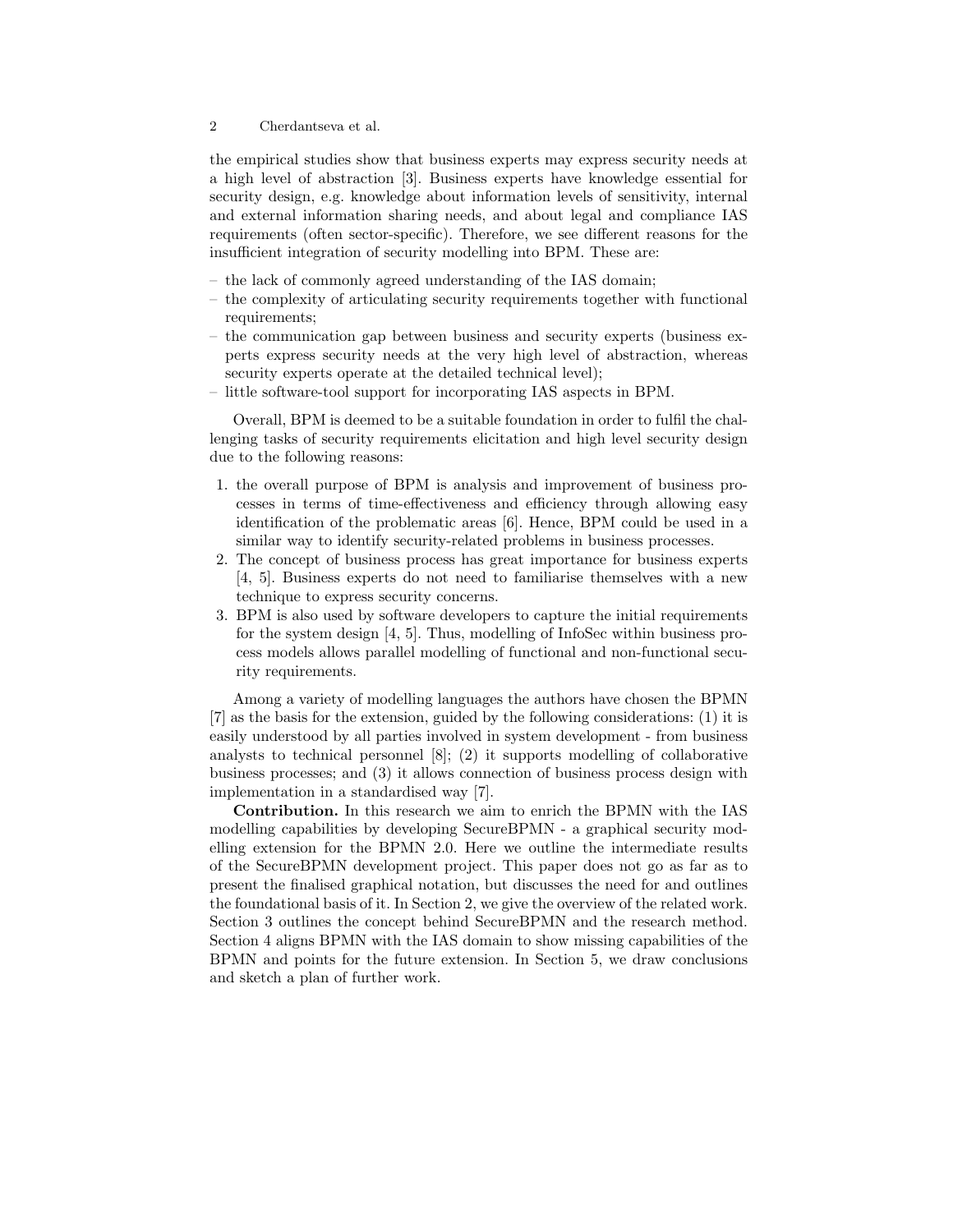## 2 Related Work

Over the last decade a number of research projects were conducted in an attempt to bridge the gap between the IAS and BPM domains. In 2009, the detailed survey of nine attempts to integrate security and risk aspects into business process management was presented by Jakoubi et al. [9]. Jakoubi et al. identified several gaps in the research. Our research aims to address two of them: (1) Extend a list of security goals and (2) Improve one of the business process modelling notations, namely the BPMN. With regards to the first point, we not only extend a set of security goals, but build a comprehensive model of IAS which, apart from security goals, includes information taxonomy, security mechanisms and stages of the IAS development life-cycle.

In 2007, Rodriguez et al. [2] proposed a BPMN extension that allows incorporation of security into BPM from the business analyst viewpoint. The authors of [2] develop a set of graphical concepts representing security semantics. Rodriguez et al. extend the Business Process Diagram (BPD) metamodel with five security requirements: Non-repudiation, Attack harm detection, Integrity, Privacy and Access control. Each security requirement may be specified only for a certain core element of a BPD and has a graphical representation - a padlock symbol with a corresponding capital letter in the center (Figure 2).

In 2008, Wolter et al. [10] discussed a model-driven transformation from security goals, specified in business process models in a graphical fashion, into concrete security implementations in the process-aware information systems, based on Service-Oriented Architecture (SOA). In this work a security concept is presented, which includes the following entities: object (a basic entity of the concept), security goal, constraint (fulfils a security goal), security mechanism (characterises techniques used to enforce a security constraint) and policy (defines constraints). Wolter et al. [10] use the existing BPMN Group element to depict security goals as well as a new element - security annotation - which consists of a graphical symbol and an accompanying text description (Figure 3).

In 2011, Mulle et al. [11] proposed a language for formulation of security constraints embedded in the BPMN. The authors address two gaps in the research: (1) incompleteness of security modelling vocabulary; (2) insufficient user involvement. The proposed language uses a standard BPMN Artifact element as a container for constraints. A constraint is presented as a structured text annotation. The main aim of the proposed language is to translate security requirements specified in a BPMN model into the executable specification. Hence, the language is text-based and oriented on technical experts. As a result, business experts find it hard to understand. This complicates the initial security requirements gathering.

In 2012, Saleem et al. [12] developed a Domain Specific Language (DSL), based on the BPMN. The proposed DSL allows modelling security requirements along the business process model in SOA applications. The BPMN metamodel is extended with essential security objectives. In comparison with [2], a limited set of security requirements is considered: Confidentiality, Integrity and Availability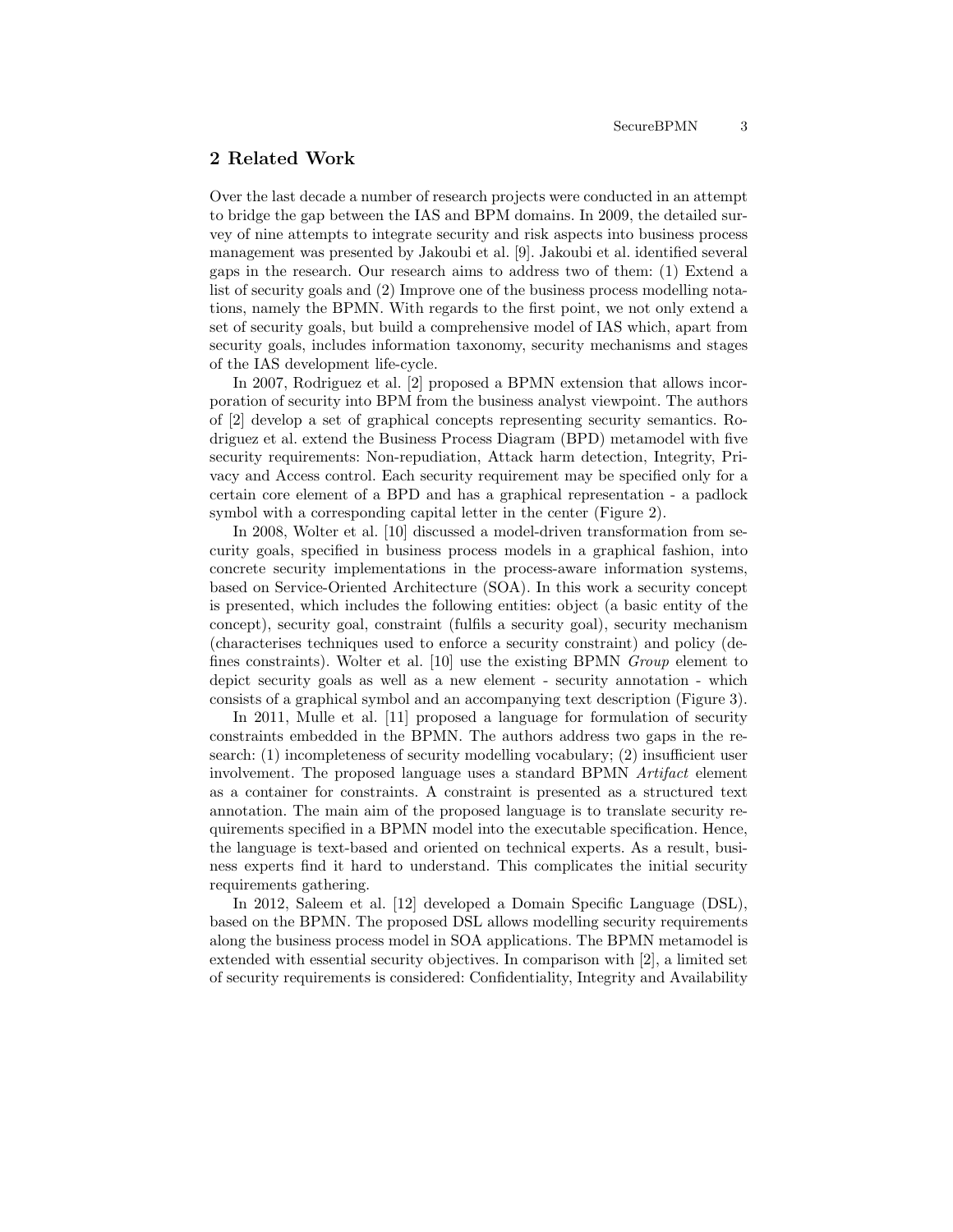#### 4 Cherdantseva et al.

(associated with Non-repudiation). Saleem et al. also developed a set of graphical notations for Confidentiality, Integrity and Availability (Figure 4).

In 2012, Altuhhova et al. [13] conducted an analysis of the BPMN in terms of its suitability for security requirements derivation and expression of security countermeasures. Altuhhova et al. [13] align the BPMN constructs with the domain model of Information Systems Security Risk Management (ISSRM) [14] and conclude that the BPMN requires an extension in order to be fully applicable for security modelling.

## Problem statement and solution outline.

The recent research has noticeably extended the existing body of knowledge and advanced the area. Nevertheless, there are still some aspects that are not fully addressed in the works discussed above and which SecureBPMN aims to address.

First, many authors still concentrate purely on the technical aspect of IAS and do not address organisational, human and legal aspects. In order to address this issue SecureBPMN adopts a holistic view on the IAS domain and takes into consideration and allows modelling of security mechanisms of different natures.

Second, the research lacks an agreed, shared understanding of the IAS domain. This leads to the incomprehensiveness of a set of security goals being considered, and to the confusion between security goals and security mechanisms. As a solution to this problem, we develop a solid theoretical IAS foundation for SecureBPMN which is expressed via the ontology of the IAS domain and the Multi-Dimensional Model of IAS (MMIAS) [15].

Third, the existing security extensions suffer from granularity. The research considering the expression of security goals by business experts is isolated from the research considering the selection of security mechanisms which help to achieve those goals. Security modelling does not yet facilitate communication between various experts (e.g. business, domain and security experts) involved in the design of secure business processes and does not allow representation of all security-related aspects in a consistent, traceable way. As a response, SecureBPMN aims to provide a notation that, first, allows consistent modelling of all elements of the IAS domain and, second, enables modelling from different viewpoints.

Fourth, none of the research discussed above performed an evaluation and validation of the proposed security modelling notation with end-users to ensure its clarity and practical applicability. SecureBPMN has two levels of validation: (1) the IAS ontology and the MMIAS validation by InfoSec and IA experts; (2) SecureBPMN notation validation by business process modelling and security experts.

Fifth, the existing works aim to provide a way for incorporating some security aspects into the BPMN, but omit the fact that the modeller may not have sufficient or complete knowledge about the IAS domain. Foreseeing this issue, we attempt to provide domain- and context-specific security recommendations to a modeller during the process of security annotation.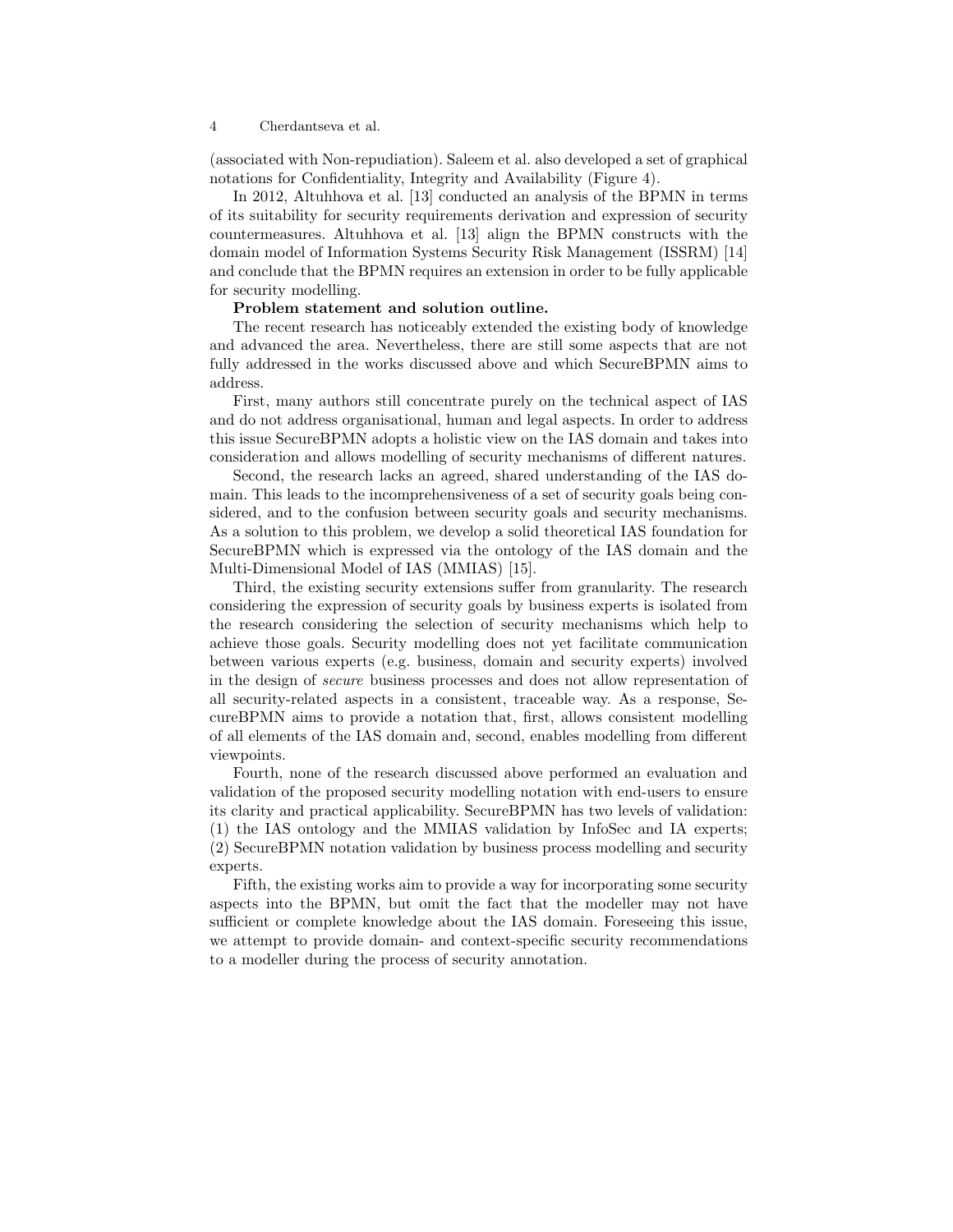# 3 The General Concept behind SecureBPMN and Research Method

SecureBPMN is a firm stepping-stone on the way to solve the problems identified above. The general concept behind SecureBPMN is depicted in Figure 1. A Business Process Model, which is annotated with security elements in line with the SecureBPMN semantic rules is referred to as a Secure Business Process Model (SBPM). Figure 1 shows that a Business Process Model is transformed into a SBPM by undergoing through the Assisted Security Annotation Process (ASAP), when an Expert annotates it with security elements.



Fig. 1. The General Concept behind SecureBPMN

Above the dotted line, Figure 1 depicts the components required to enable the design of SBPM and the interrelationship between these components. The components shown in Figure 1, which are innovative and developed in this research project, are shaded. The un-shaded components illustrate the existing notations and concepts. Thus, the concept behind SecureBPMN includes the ASAP as well as:

- The IAS Ontology, which clarifies the interdependences between the fundamental elements of IAS, namely asset, security goal, security mechanism, threat, vulnerability and risk.
- The Multi-Dimensional Model of IAS (MMIAS) a distilled, concise overview of the IAS domain, which has been developed on the basis of the analysis of the existing InfoSec and IA models. It fosters the commonly-shared domain understanding, reuse of the existing knowledge, makes ideas sharing easier, and promotes consistency of security policies and mechanisms across organisations.
- The BPMN metamodel extended with security entities and attributes outlined in the ontology and MMIAS;
- A Security Recommendations Catalog (SRC) a database of the Security Recommendations, which is formed on the basis of the security-related standards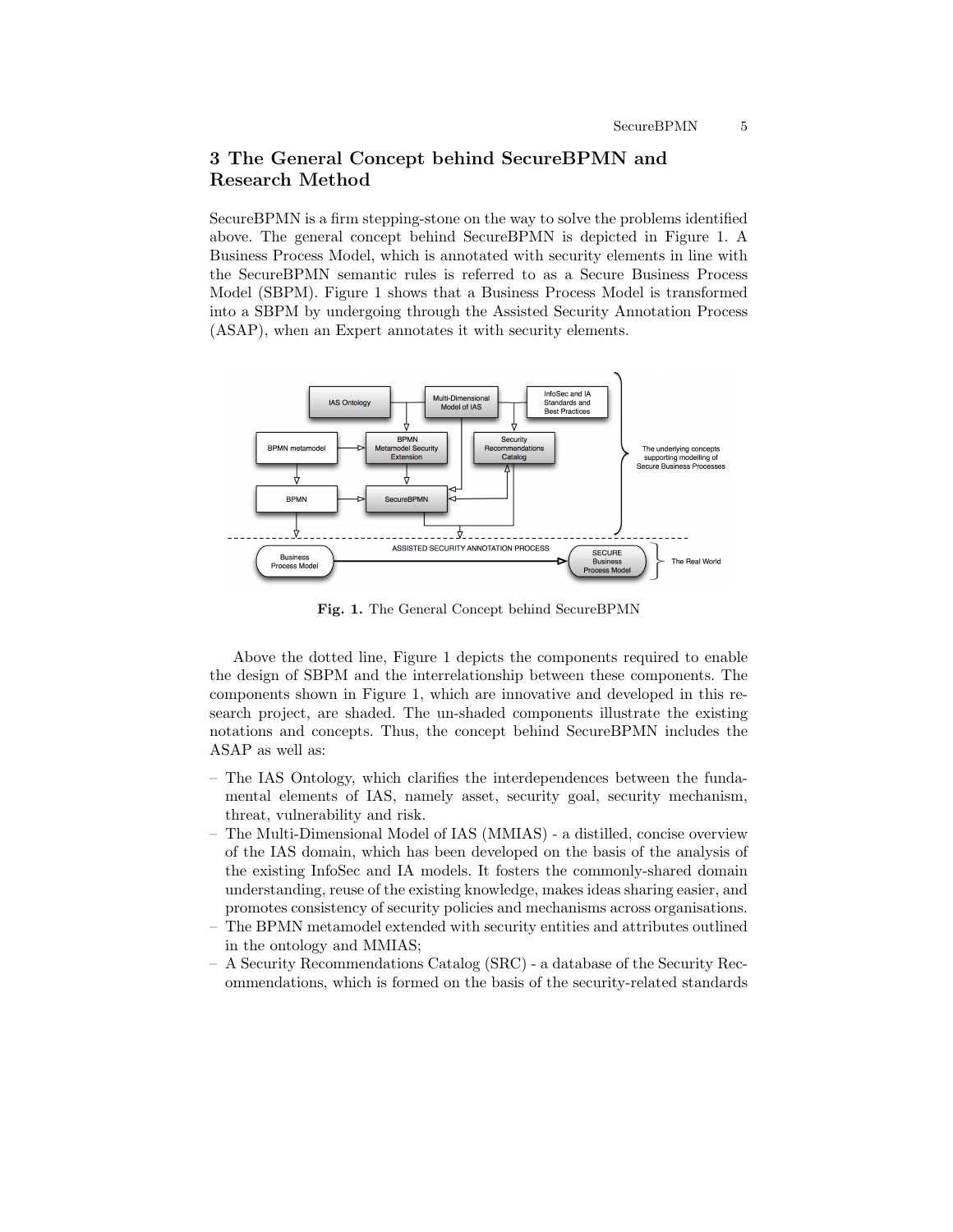#### 6 Cherdantseva et al.

| Step Title                                               | Input                                  | Output                |
|----------------------------------------------------------|----------------------------------------|-----------------------|
| Mapping of the IAS knowledge area                        | InfoSec and IA academic and indus-IIAS | ontology:             |
|                                                          | try publications, standards,           | MMIAS <sup>[15]</sup> |
|                                                          | existing models of InfoSec and IA      |                       |
| Metamodelling                                            | IAS ontology; MMIAS                    | Extended BPMN         |
|                                                          |                                        | metamodel             |
| Development of ASAP                                      | IAS ontology; MMIAS;                   | ASAP                  |
|                                                          | extended BPMN metamodel                |                       |
| Development of SecureBPMN Graphical IAS ontology; MMIAS; |                                        | SecureBPMN            |
| Notation                                                 | extended BPMN metamodel                |                       |
| Development of a SRC                                     | IAS ontology; MMIAS; extended SRC      |                       |
|                                                          | BPMN metamodel; SecureBPMN             |                       |
| Prototype implementation                                 | IAS ontology; MMIAS; extended Software | tool                  |
|                                                          | BPMN metamodel; SecureBPMN; supporting |                       |
|                                                          | ASAP                                   | <b>SecureBPMN</b>     |

Table 1. Steps of the research method

and best practices and intended to assist a modeller, who has no in-depth knowledge of the IAS domain;

– SecureBPMN - the syntax, semantics and notation of the security modelling extension.

The research method which is used for the development of SecureBPMN consists of six steps outlined in Table 1 along with the expected output of each step. Although there is a required logical consequence of the steps, in practice the research and development of the extension is conducted in a spiral iterative, rather than a step-by-step manner.

# 4 Aligning the BPMN with the IAS domain

The IAS ontology and the MMIAS, which are elaborated in this research project, form a grounded conceptual foundation of SecureBPMN. The detailed description of the ontology and MMIAS is given in [15]. The ontology and MMIAS define security elements and their attributes that are essential for the IAS domain and, therefore, should find their representation in the business process models. This section analyses how identified essential security elements and their attributes could be illustrated by the existing BPMN elements. Table 2, shows (1) correspondence between the IAS ontology elements and their attributes, and the MMIAS elements; (2) how elements of the IAS ontology and MMIAS may be represented by the BPMN elements; and (3) representation of security elements in the existing security extensions for the BPMN.

Table 2 shows that the majority of security elements could be represented with a Text Annotation BPMN element. Unfortunately, the usage of Text Annotation for expression of security elements of different nature is highly likely to lead to multiple misinterpretations of the security annotations in business process models. Although the security extension of the BPMN should fully use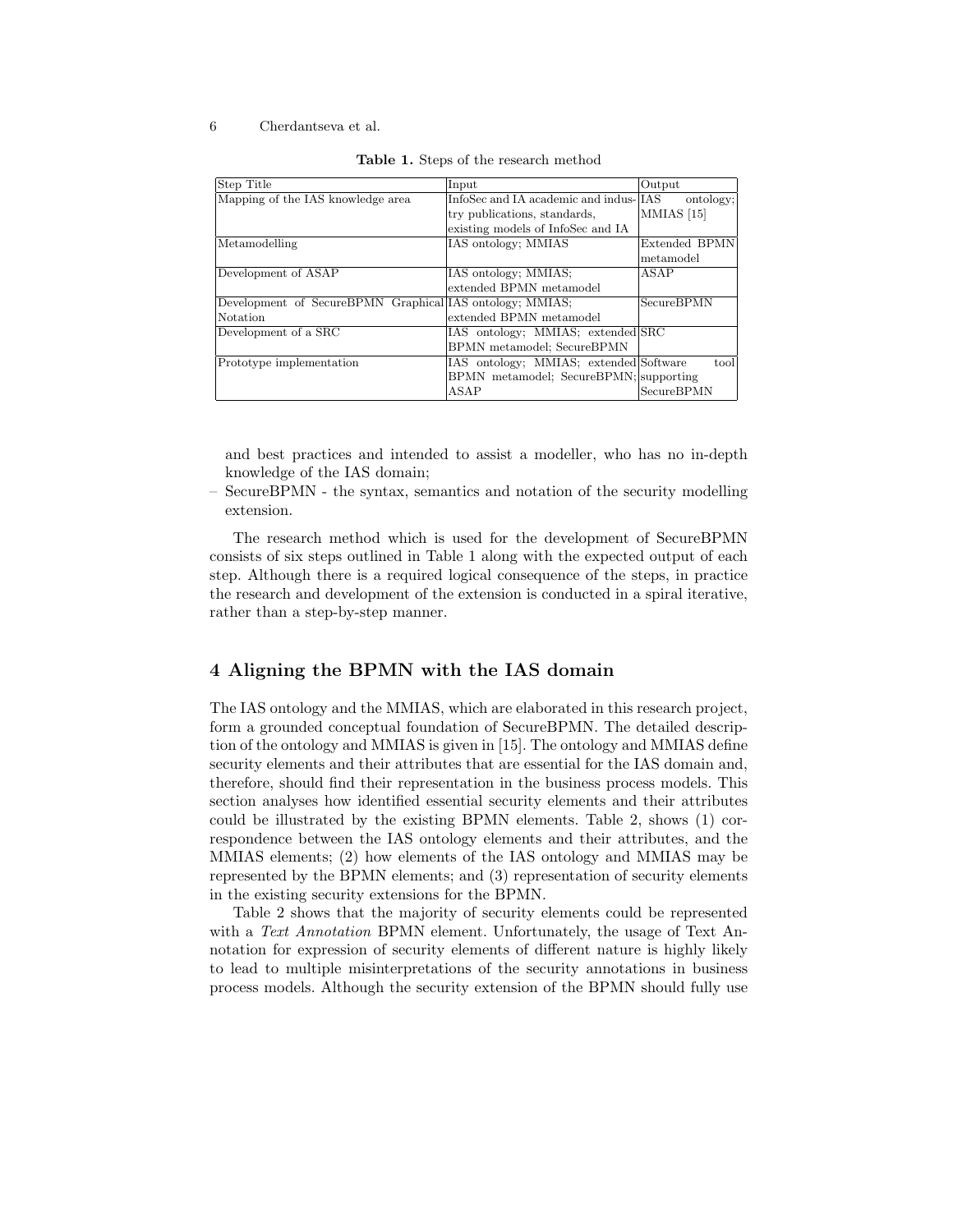#### SecureBPMN 7

| IAS<br>Ontology                                                              | MMIAS elements BPMN elements                                    |                                                                            | Representation<br>other<br>in                                                                                                                                                                        |
|------------------------------------------------------------------------------|-----------------------------------------------------------------|----------------------------------------------------------------------------|------------------------------------------------------------------------------------------------------------------------------------------------------------------------------------------------------|
| Elements<br>and                                                              |                                                                 |                                                                            | works                                                                                                                                                                                                |
| their attributes                                                             |                                                                 |                                                                            |                                                                                                                                                                                                      |
| Security Goal                                                                | Security Goal                                                   | None;<br>Possible: Text Annotation                                         | $[2]$ - padlock symbols (security<br>requirements) (Figure 2);<br>$[10]$ - group element, text anno-<br>tation with icon (Figure 3);<br>$[12]$ - colour symbols (security<br>stereotypes) (Figure 4) |
|                                                                              | Criticality of Se-Prioritisation of secu-None                   |                                                                            | $[2]$ - Security requirement has a                                                                                                                                                                   |
| curity Goal                                                                  | rity goals                                                      | Possible: Text Annotation                                                  | level of criticality. No visual rep-<br>resentation.                                                                                                                                                 |
| $\operatorname{Asset}$                                                       | omy characterises the Store<br>asset                            |                                                                            | Information Taxon-DataObject, Message, Data-Present in the BPMN, no need<br>for extension                                                                                                            |
| Asset Sensitivity                                                            | Information Level of None;<br>Sensitivity                       | Possible: Text Annotation                                                  | Not found                                                                                                                                                                                            |
| <b>Asset State</b>                                                           | <b>Information State</b>                                        | Defined according to the po-Not found<br>sition within a model             |                                                                                                                                                                                                      |
| Asset                                                                        | Posi-Information                                                | Posi-Defined according to the po-Not found                                 |                                                                                                                                                                                                      |
| tion/Location                                                                | tion/Location                                                   | sition within a model                                                      |                                                                                                                                                                                                      |
| Security                                                                     | Mecha-Security Mechanism                                        |                                                                            | Activity, Task, Group, Asso-[10] - group element, text anno-                                                                                                                                         |
| nism                                                                         |                                                                 | ciation, Transaction, Com- tation with icon (Figure 3);                    |                                                                                                                                                                                                      |
|                                                                              |                                                                 | pensation                                                                  | $[11]$ - text annotation;<br>$[16]$ - blue circle with text de-                                                                                                                                      |
| Vulnerability                                                                | Not present                                                     | None;                                                                      | scription<br>$[13]$ - Message Flow                                                                                                                                                                   |
|                                                                              |                                                                 | Possible: Text Annotation,<br>Association, Message Flow,<br>Task, Activity |                                                                                                                                                                                                      |
| $\footnotesize{\texttt{Thread}}$                                             | Not present                                                     | None;<br>Possible: Pool, Lane, Activ-<br>ity, Task, Message Flow           | [13] - Message Flow, Text anno-<br>tation, Pool, Lane                                                                                                                                                |
| <b>Risk</b>                                                                  | Reflected<br>$\overline{bv}$<br>goals                           | the None;<br>criticality of security Possible: Text Annotation             | $[16]$ - red triangle with exclama-<br>tion mark accompanied by text<br>description                                                                                                                  |
| Permis-Access<br>$\rm Access$<br>sions depend on depend<br>Asset Sensitivity | Permissions None;<br>on<br>mation<br>Level<br>of<br>Sensitivity | Infor-Possible: Text Annotation                                            | $[2]$ - a padlock symbol accompa-<br>nied by text annotation (access<br>permissions; security role);                                                                                                 |

Table 2. Alignment of the BPMN with the IAS ontology and the MMIAS

the existing BPMN elements, there is still a need to introduce new graphical elements for the visualisation of the following key security elements: security goal and its level of criticality; security mechanism; asset level of sensitivity; and access permissions for all actors within the model.

Thus, the analysis summarised in Table 2 confirms that (1) the BPMN syntax is insufficient for the representation of all elements outlined in the IAS ontology and the MMIAS, and requires an extension to facilitate effective security modelling, and (2) currently, there is no comprehensive security modelling extension for the BPMN that allows clear, consistent representation of all elements of the IAS domain and their attributes.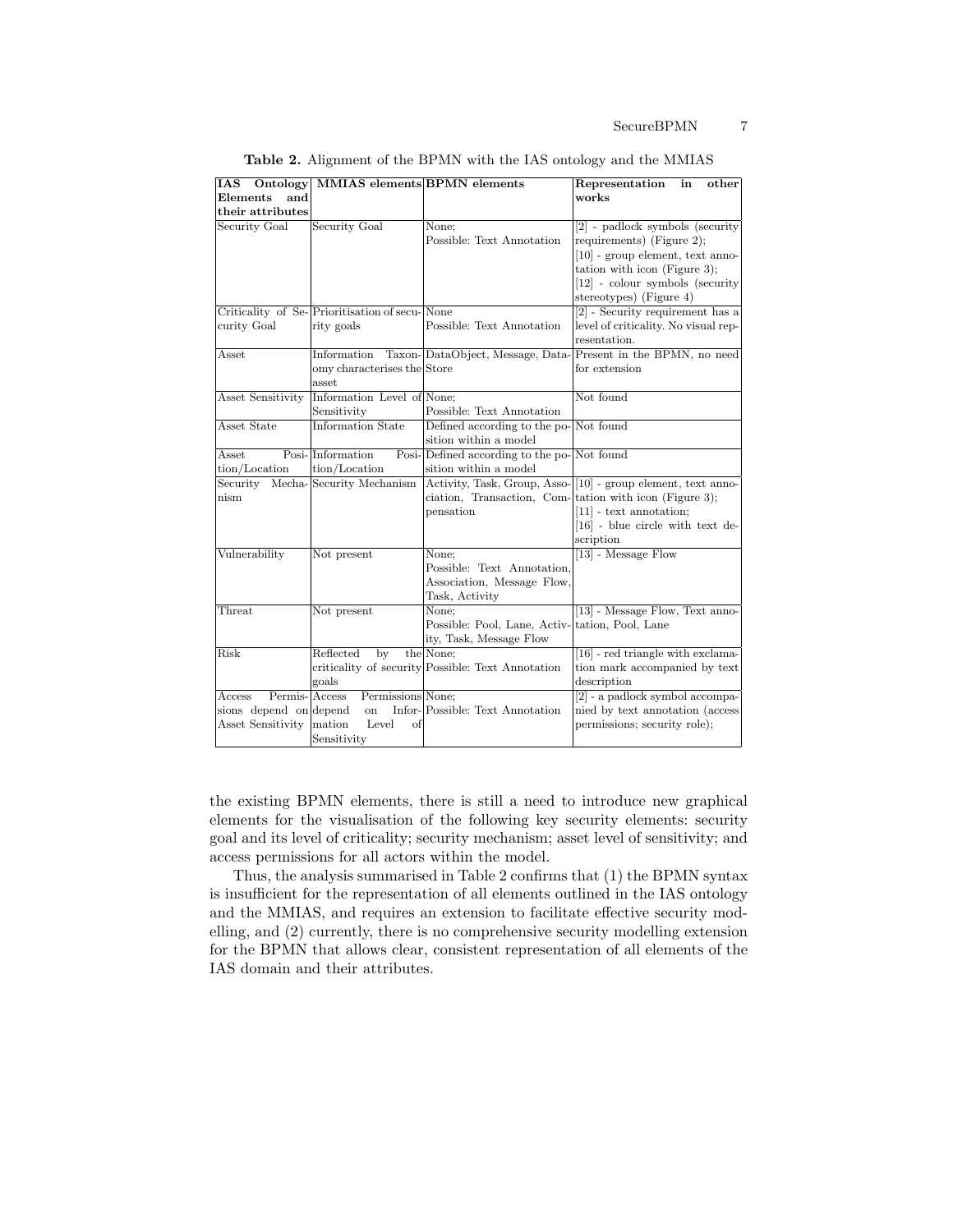8 Cherdantseva et al.



Fig. 2. The Representation of Security Requirements by Rodriguez et al. [2]



Fig. 3. The Representation of Security Goals by Wolter et al. [10]



Fig. 4. The Representation of Security Stereotypes by Saleem et al. [12]

# 5 Conclusion and Further Work

This paper discusses the importance of consideration of IAS issues at the stage of BPM and presents the foundational basis for SecureBPMN - a security modelling extension for the BPMN 2.0. SecureBPMN will operate at the high level of abstraction and serve as a bridge between business and security experts. There are several important features that differentiate SecureBPMN and, as a result, determine its **novelty**: (1) a solid theoretical IAS foundation, (2) a holistic approach to IAS (modelling of technical, organisational, human-oriented and legal security mechanisms); (3) consistent modelling of all key IAS elements (and their attributes), and (4) support of security-decision-making process through the provision of security recommendations.

The research conducted so far allowed us to identify security elements that should be incorporated into the BPMN and to set the basis for the development of a visual notation. Further work involves the elaboration of the SecureBPMN graphical notation and its validation with end-users. The evaluation of the positive effect of the suggested extension will be carried out by applying SecureBPMN on a real-life case study and discussing the results with business and security experts.